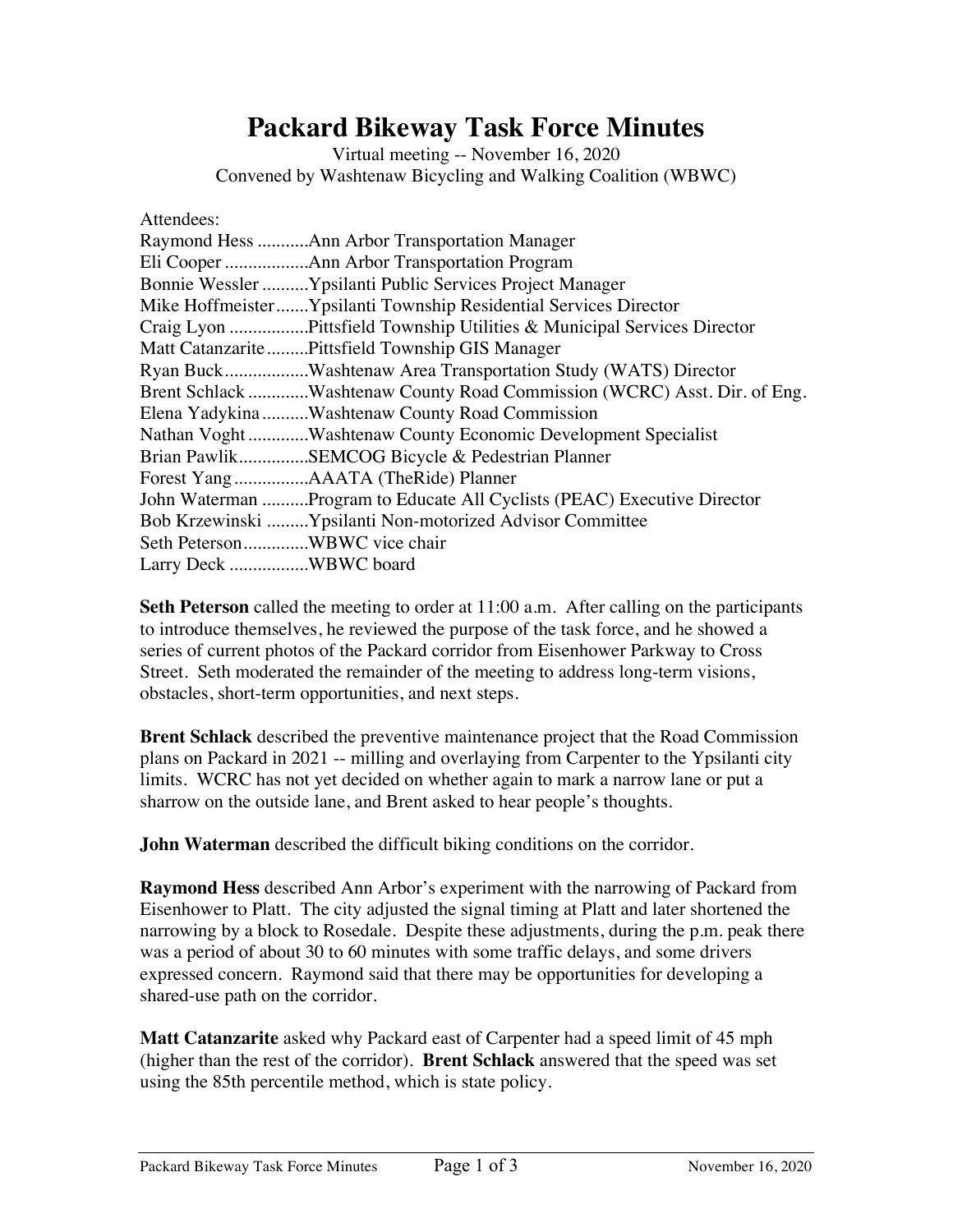**Eli Cooper** said that, for the portion of Packard in Ann Arbor, the city's long-term plan calls for improving facilities by widening the street to provide more room and/or building off-street infrastructure. Creation of a low-stress route may require either a cycle track behind the curb at sidewalk level or a shared-use path. Whatever is done, agencies need to work together, and partnerships can make projects more attractive to funders. Available funding depends on the type of project.

**Ryan Buck** said that WATS can help compile consistent data regarding things like traffic volumes, lane widths, and pavement quality.

**Brian Pawlik** said that, to attract a broad range of bicyclists, it is important to design for a high comfort level. Facilities should be wide enough and situated suitably to provide comfort and safety. It is best to "do it right" rather than to build a bare minimum that requires exceptions from proper designs. And well-designed facilities are more likely to secure funding.

**John Waterman** said that designs should meet the needs of people with disabilities and people on tricycles. Tricycles require more width than bicycles.

**Forest Yang** said that, since Packard is a high-frequency transit route and frequency may increase in the future, it is important to consider the interaction of buses and bicycles. An on-street bike lane can lead to conflicts between buses, bikes, and people boarding a bus. AAATA prefers bike facilities to be separated from the street. And it's worth the money to build a high-quality facility.

**Nathan Voght** compared the issues on Packard and Washtenaw, for which the ReImagine Washtenaw project has prepared cross section sketches for three different segments. Washtenaw has more traffic and commercial buildings than Packard. The ReImagine designs were done to accommodate an expected 12% increase in traffic over the next 10 to 20 years. For Packard, there is a need to get data on current and projected traffic volumes. The Washtenaw designs provided for 8 feet on each side to accommodate a bicycle facility without specifying a particular design (to allow implementation flexibility).

**Larry Deck** said that he thought that, in regard to WCRC's 2021 resurfacing project, even narrow bike lanes would be better than sharrows, and if vehicle lanes could be narrowed, that would help to calm traffic and make more room for wider bike lanes.

**Nathan Voght** agreed that even narrow bike lanes would be better than sharrows, and that possibly the vehicle lanes could be narrowed to make more room for bike lanes. He said that with narrow bike lanes, extra attention must be paid to cleaning the debris that accumulates along the edge.

**Eli Cooper** said that Ann Arbor's recent resurfacing and remarking of a 5-lane segment of Plymouth Road with 10-foot vehicle lanes had allowed wider bike lanes and helped to